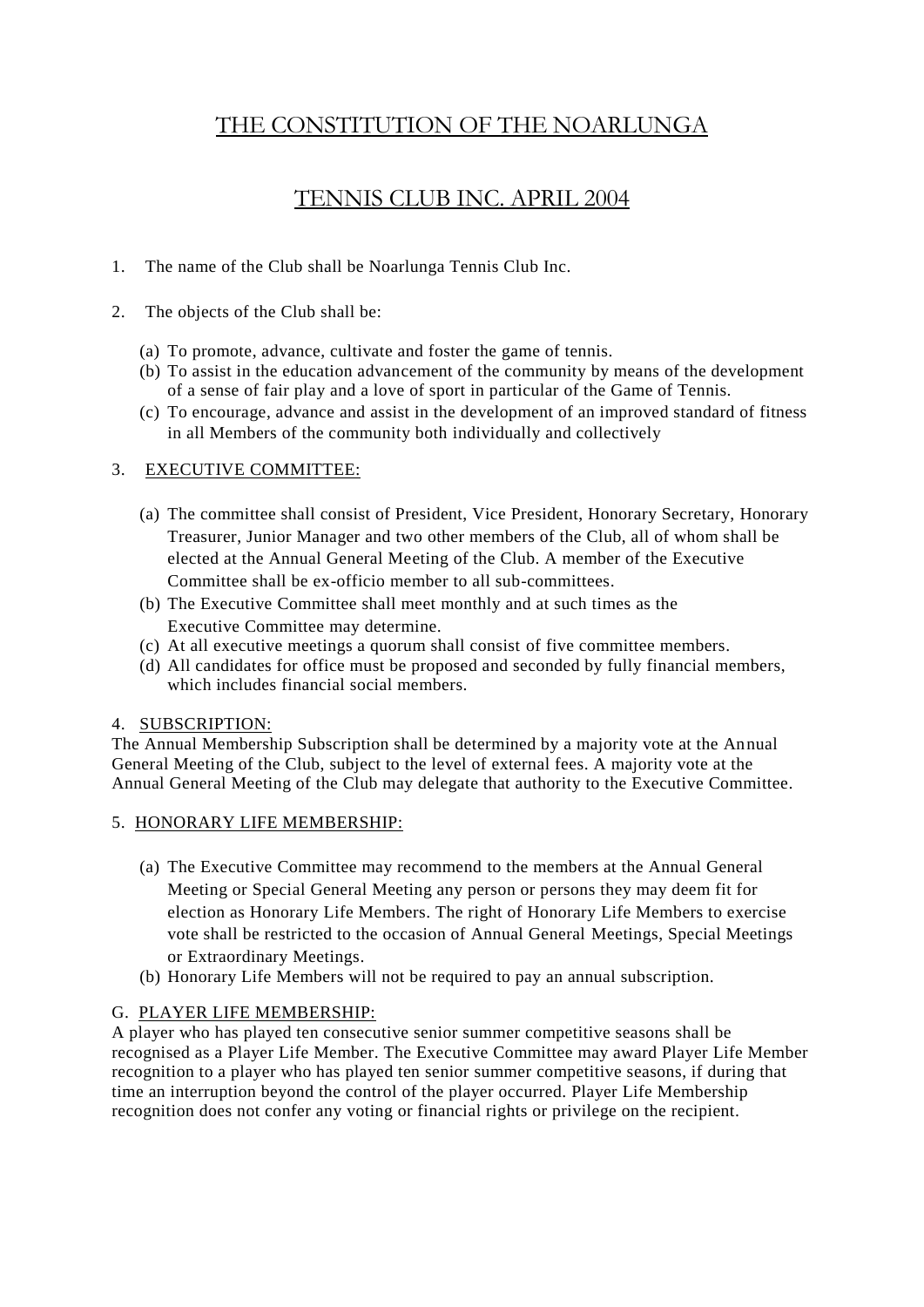## 7. POWER OF THE EXECUTIVE COMMITTEE:

The Executive Committee shall have the sole management of the affairs and concerns of the Club, and shall have the power to perform all such acts and deeds as shall appear to it desirable or essential for the proper management of the Club. The whole of the assets and property of the Club shall be vested in the Executive Committee until the next Annual General Meeting.

## 8. SUBCOMMITTEES:

The Executive Committee may from time to time appoint subcommittees which may investigate matters of special interests and subcommittees shall report the results of these investigations to the Executive Committee.

#### 9. NON-ATTENDANCE AT COMMITTEE MEETINGS:

Any member who may be elected to the Committee (excepting the President), absenting himself or herself from three consecutive committee meetings, without providing the Executive Committee a satisfactory explanation, may be held to have vacated his or her office and it shall be in the power of the Executive Committee to fill any vacancy so created.

#### 10. SELECTION COMMITTEE:

- (a) The Senior Selection Committee shall comprise of the Club Captain, who shall act as chairman, together with four other members, who shall be selected by the Executive Committee.
- (b) The Junior Selection Committee shall be elected by the Junior Manager.
- (c) The Club Captain and the Selection Committee shall be solely responsible for the selection of teams.

#### 11. HONORARY TREASURER:

- (a) The Honorary Treasurer shall receive all monies and bank same, as soon as possible; in the name of income and expenditure, submit and extract thereof the Executive Committee, as and when required to do so, and set to the payment of all accounts when passed by the Executive Committee. All cheques on the Club's bank account must be signed by two of the three officials named President, Vice President and Honorary Treasurer.
- (b) At the Annual General Meeting the Honorary Treasurer shall furnish his or her report and an audited balance sheet for the past season.

### 12. HONORARY SECRETARY:

The Honorary Secretary shall attend and take minutes of the Executive Committee Meetings, conduct correspondence under the direction of the Executive Committee and generally carry out the policy and instructions of the Executive Committee.

#### 13. ELECTION OF DELEGATES:

At the Annual General Meeting two (2) delegates shall be appointed to represent the Club on the Southern Tennis Association and such delegates shall report fully to the Executive Committee. The Executive Committee shall have the power to elect proxy delegate, if necessary.

#### 14. ELECTION OF CAPTAINS AND VICE CAPTAINS:

- (a) The election of captains for each team shall be elected by the Selection Committee.
- (b) In the event of the captain resigning during the season, or being prevented, owing to injury, or any other circumstances, from taking their place in the selected team, the Club Captain shall appoint a successor or deputy for the time being, which ever is deemed advisable, to fill any vacancy, or act for the necessary period.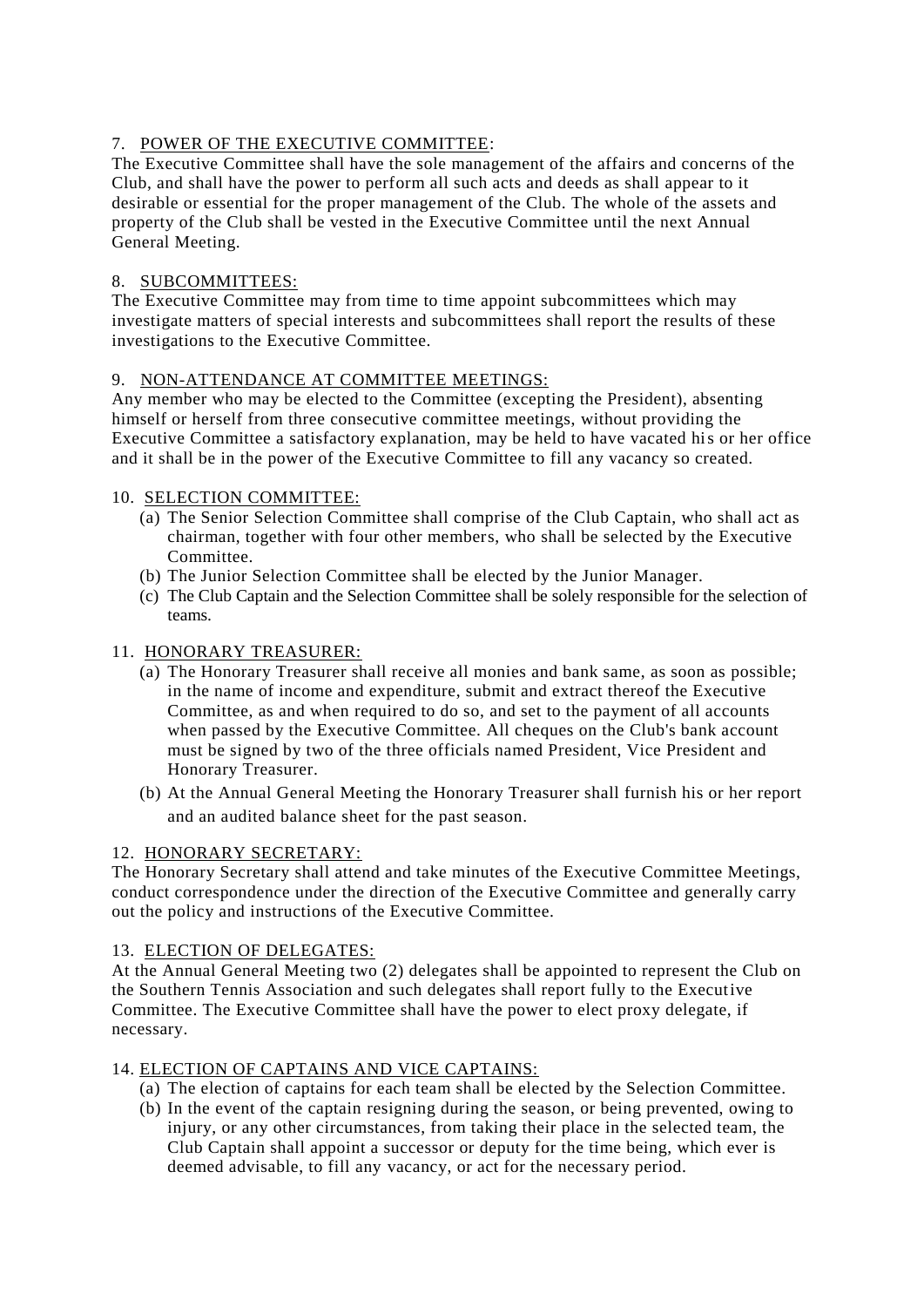## 15. CAPTAIN'S RESPONSIBILITIES DURING MATCHES:

The captain shall have the sole management of the team entrusted to his command and decide for it in all matters of dispute which may arise during matches, and any other responsibilities as deemed necessary by the Executive Committee

## 16. GENERAL MEETING:

- a) An Annual General Meeting of the Club shall be held no later than the 31st August of each year (the date and the place of the meeting to be decided by the Executive Committee) for the purpose of receiving the Annual Report, the Balance Sheet(s) and the election (as per Section 19) of the Executive Committee, Junior Manager(s) and Patron(s). The Annual General Meeting shall also elect one Auditor and consider any other business submitted to the meeting in a proper manner and in accordance with the Constitution herewith.
- b) At least 21 days notice of the Annual General Meeting is to be given to the financial members of the Club. At least 15 financial members shall represent a quorum at such an Annual General Meeting.
- c) The President or Secretary shall call a Special General Meeting on receiving requisition setting out the objects of the proposed meeting, signed by ten members. Seven days notice of such special meetings shall be given to members, either by a notice in a daily press or usual public place where notices are displayed. Such a Special General Meeting shall be held within 14 days from the date of such requisition, and at least 20 members shall represent a quorum at such a Special General Meeting.
- d) The Executive Committee shall have the power to call a Special General Meeting of the Club whenever they have matter under consideration upon which it may be deemed necessary or desirable to obtain the opinions of the members, the same notice shall be given, in this instance, as for a Special General Meeting called upon the requisition of members.

## 17. CHAIRMAN:

The President or Vice President shall take the chair at each Executive Committee meeting, but in the event of neither being present at the meeting, the members present shall appoint a Chairman for the occasion. The Chairman of any meeting, in addition to his ordinary vote, shall have a casting vote.

## 18. CLEARANCES:

No playing member of the Club may be granted a clearance to another club if they are in any way indebted financially to the Club.

## 19. FINANCIAL YEAR:

The financial year of the Club shall be deemed to commence on the lst of March and terminate on the  $28<sup>th</sup>/29<sup>th</sup>$  of February each year. All members shall be deemed to be financial for the purpose of voting at the Annual General Meeting or for nomination purposes, if the annual subscription has been paid prior to the end of the financial year.

## 20. VOTING AT MEETING:

At all meetings of the Club, financial members of the Club only shall be entitled to vote, for this purpose financial members shall be deemed to be registered holders of full membership as decided upon at the Annual General Meeting. The vote of every meeting, excepting as elsewhere specified, shall be determined by a show of hands, unless a ballot be deemed by any two members (Ballot meaning 1 name = 1 vote, or Preferential System if more than 1 name appears on the Ballot paper).